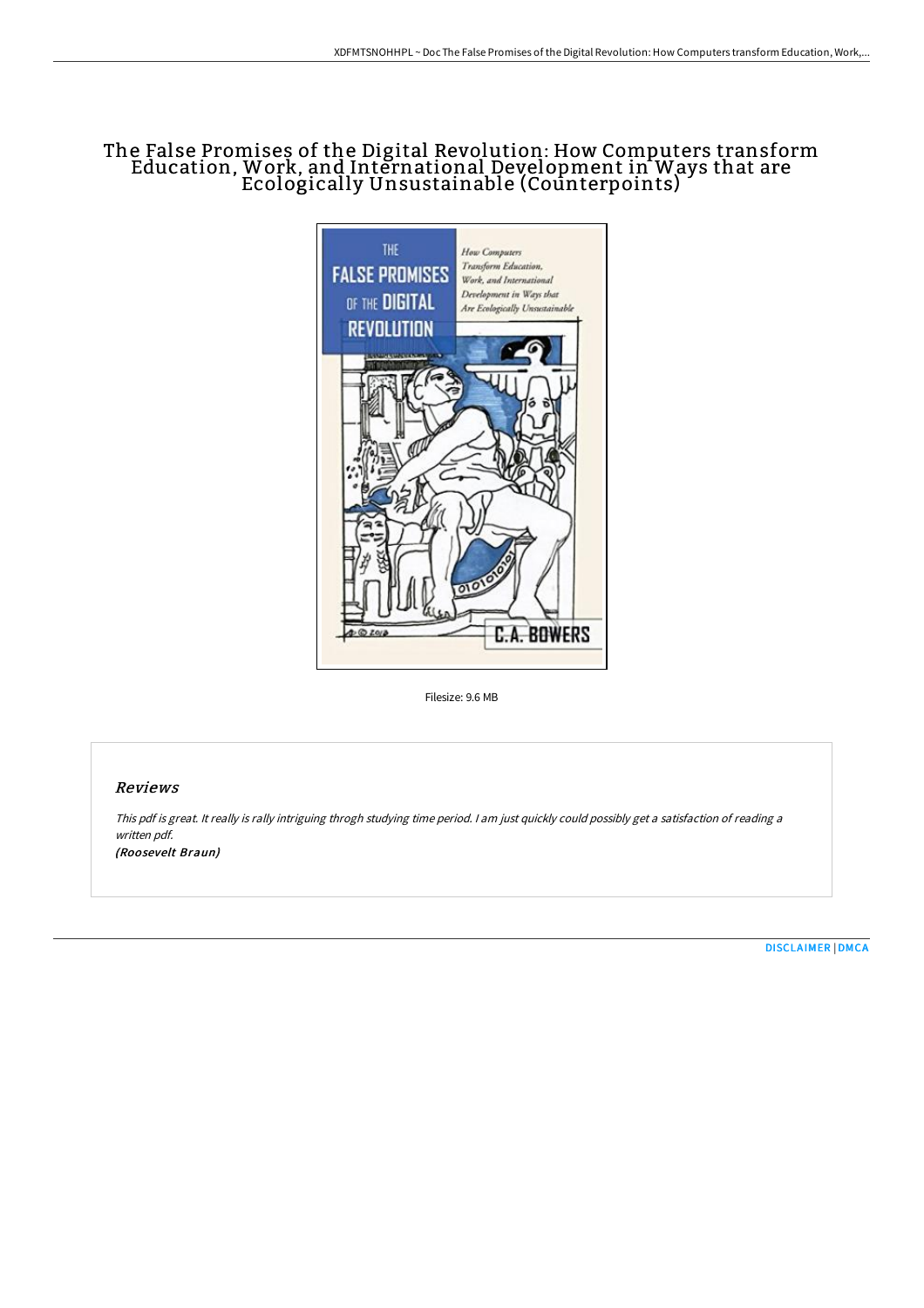## THE FALSE PROMISES OF THE DIGITAL REVOLUTION: HOW COMPUTERS TRANSFORM EDUCATION, WORK, AND INTERNATIONAL DEVELOPMENT IN WAYS THAT ARE ECOLOGICALLY UNSUSTAINABLE (COUNTERPOINTS)



Peter Lang Publishing Inc., 2014. Condition: New. Examines what goes largely unnoticed because of the many important uses of digital technologies. This title investigates how to understand the cultural non-neutrality of digital technologies; and how print and the emphasis on data undermine awareness of the tacit information pathways between cultural and natural ecologies. Series: Counterpoints. Num Pages: 119 pages. BIC Classification: GTC; JHB; JNKC; JNMT; PSAF. Category: (P) Professional & Vocational. Dimension: 226 x 151 x 7. Weight in Grams: 200. . 2014. New edition. Paperback. . . . . .

Read The False Promises of the Digital Revolution: How Computers transform Education, Work, and International Development in Ways that are Ecologically Unsustainable [\(Counterpoints\)](http://digilib.live/the-false-promises-of-the-digital-revolution-how.html) Online Download PDF The False Promises of the Digital Revolution: How Computers transform Education, Work, and International Development in Ways that are Ecologically Unsustainable [\(Counterpoints\)](http://digilib.live/the-false-promises-of-the-digital-revolution-how.html)